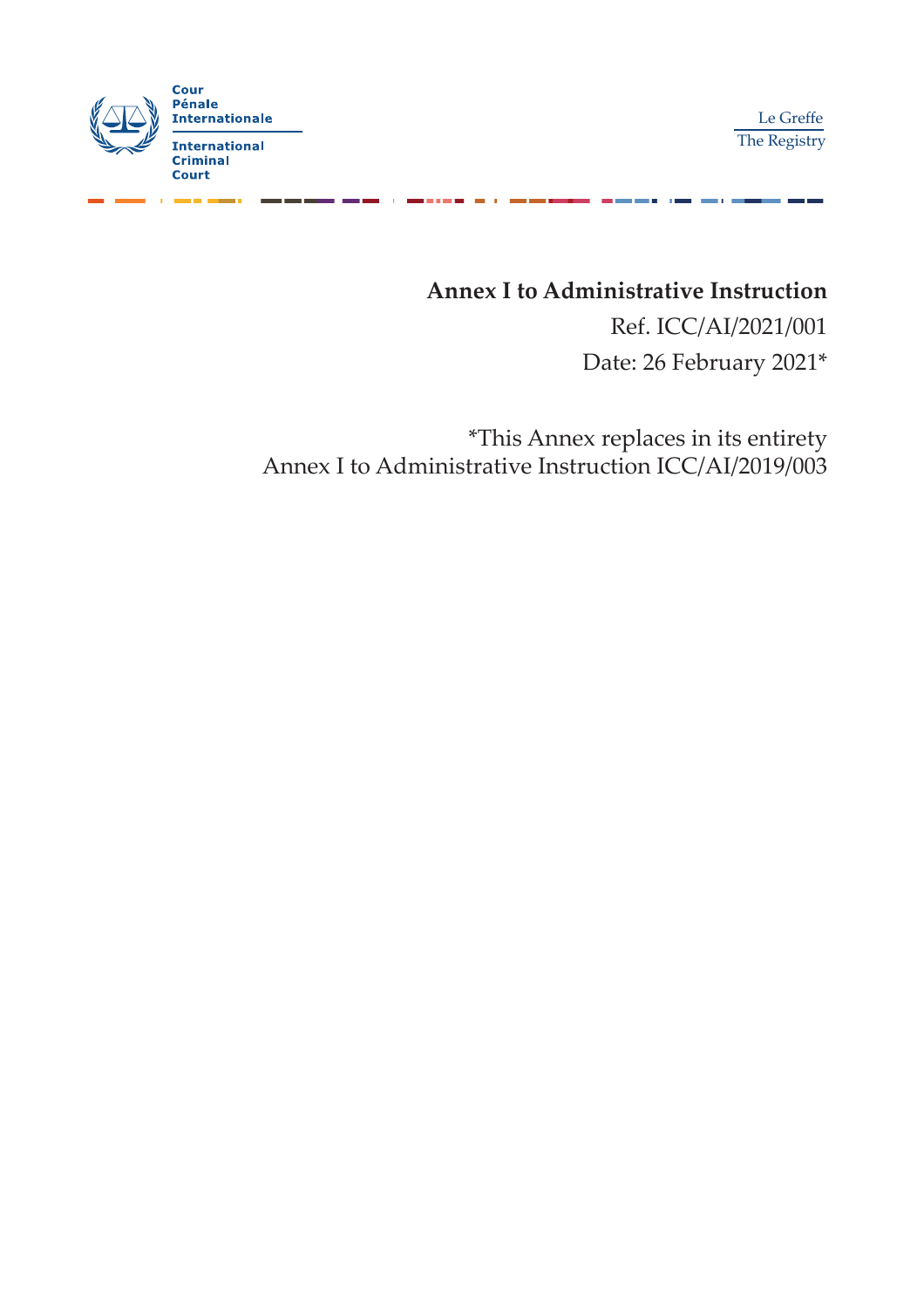# The Core Competencies of the ICC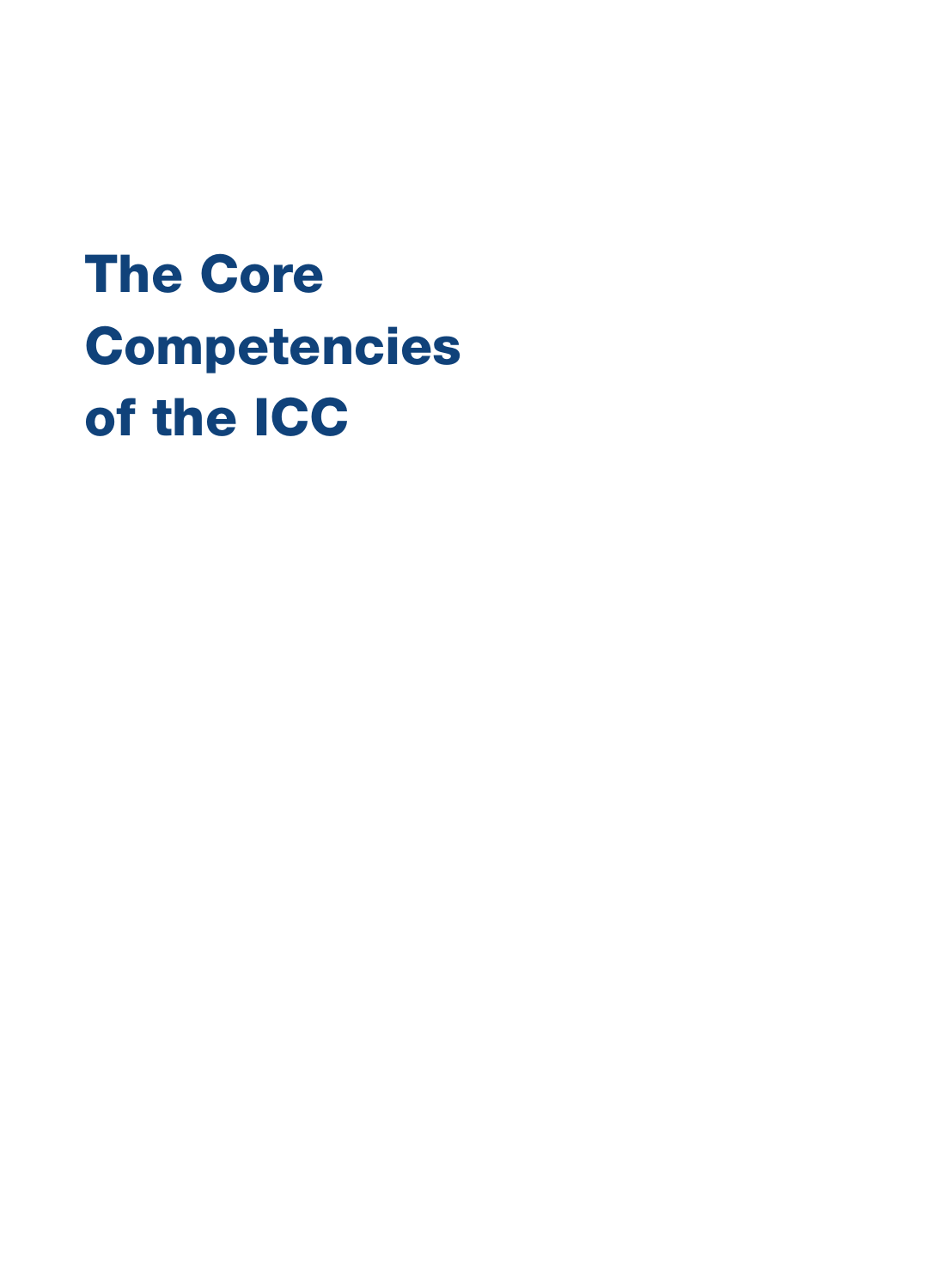**Dedication** to the mission and values

Professionalism

# **Teamwork**

Learning and Developing

Handling uncertain situations

## Interaction

# Realising objectives

# Leadership **Competencies**

Purpose **Collaboration** People **Results**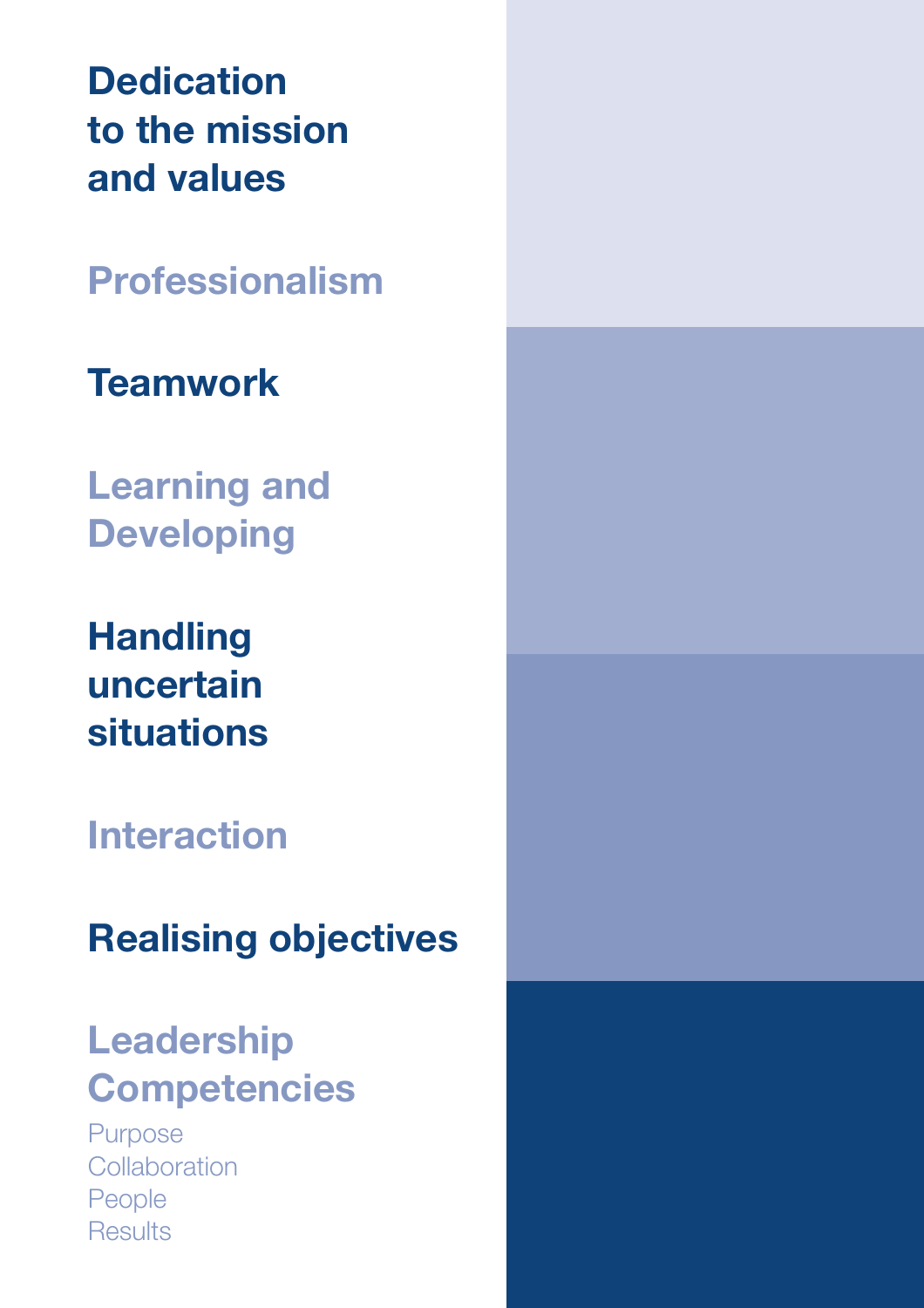# Dedication to the mission and values

The foundation of the ICC competency model is dedication to the Court as a whole. The mission is what drives people to work for the ICC. All ICC employees understand the mission and values and are committed to it.

| <b>General</b><br>definition in<br><b>behavioural</b><br>terms                                                                                                                                                        | <b>Level A</b><br><b>General Services Staff</b><br>Is dedicated to the mission and values of the ICC.                                                                                                                                                                                                                                |                                                                                                                                                                                                                                                                                                                                                                                  | <b>Level B</b><br>Professional and higher categories<br>Is dedicated to the mission and values of the ICC as<br>described above and creates an atmosphere in which<br>the mission and values of the ICC are fostered.                                                                                                                                                                                                                                             |                                                                                                                                                                                                                                                                                                                                                                                 |
|-----------------------------------------------------------------------------------------------------------------------------------------------------------------------------------------------------------------------|--------------------------------------------------------------------------------------------------------------------------------------------------------------------------------------------------------------------------------------------------------------------------------------------------------------------------------------|----------------------------------------------------------------------------------------------------------------------------------------------------------------------------------------------------------------------------------------------------------------------------------------------------------------------------------------------------------------------------------|-------------------------------------------------------------------------------------------------------------------------------------------------------------------------------------------------------------------------------------------------------------------------------------------------------------------------------------------------------------------------------------------------------------------------------------------------------------------|---------------------------------------------------------------------------------------------------------------------------------------------------------------------------------------------------------------------------------------------------------------------------------------------------------------------------------------------------------------------------------|
| Acts consistently in<br>accordance with the<br>mission and values of the<br>organisation;                                                                                                                             | <b>Positive</b><br>behavioural indicators                                                                                                                                                                                                                                                                                            | <b>Negative</b><br>behavioural indicators                                                                                                                                                                                                                                                                                                                                        | <b>Positive</b><br>behavioural indicators                                                                                                                                                                                                                                                                                                                                                                                                                         | <b>Negative</b><br>behavioural indicators                                                                                                                                                                                                                                                                                                                                       |
| Maintains confidentiality,<br>acts with integrity and<br>shows respect for diversity;<br>Shows commitment to the<br>organisation;<br>Presents a positive image<br>of the organisation during<br>external discussions. | Fulfils daily duties and<br>responsibilities to his/her best<br>ability in order to meet the ICC<br>goals and mission.<br>Portrays and promotes a<br>positive image of the Court to<br>the public.<br>$\blacksquare$ Acts in accordance with the<br>security policies of the ICC.<br>Shows organisational<br>commitment and loyalty. | Gives inappropriate answers<br>to (delicate) questions posed by<br>visitors or other outside parties<br>on the ICC goals and mission.<br>■ When working together with<br>other ICC members, does not<br>show sufficient understanding of<br>common ICC objectives.<br>$\blacksquare$ Fails to maintain<br>confidentiality.<br>Talks about the organisation<br>in a negative way. | Speaks positively about the<br>ICC with, and explains the mission<br>to, relevant external parties.<br>Knows policies and decisions<br>of the Court sufficiently to identify<br>inaccuracies.<br>In co-operating with external<br>parties, reflects needs of all ICC<br>organs as determined through<br>internal consultation and as<br>mentioned in the mission.<br>Maintains high ethical<br>standards, operates with<br>transparency, has no hidden<br>agenda. | Speaks about internal problems<br>with external actors and relies on<br>them to solve the problems.<br>Discusses confidential<br>information with people who are<br>not authorised to have access<br>to it.<br>Fails to recognise the<br>importance of acting in<br>accordance with the values of<br>the ICC.<br>Fails to voice support and<br>commitment for the organisation. |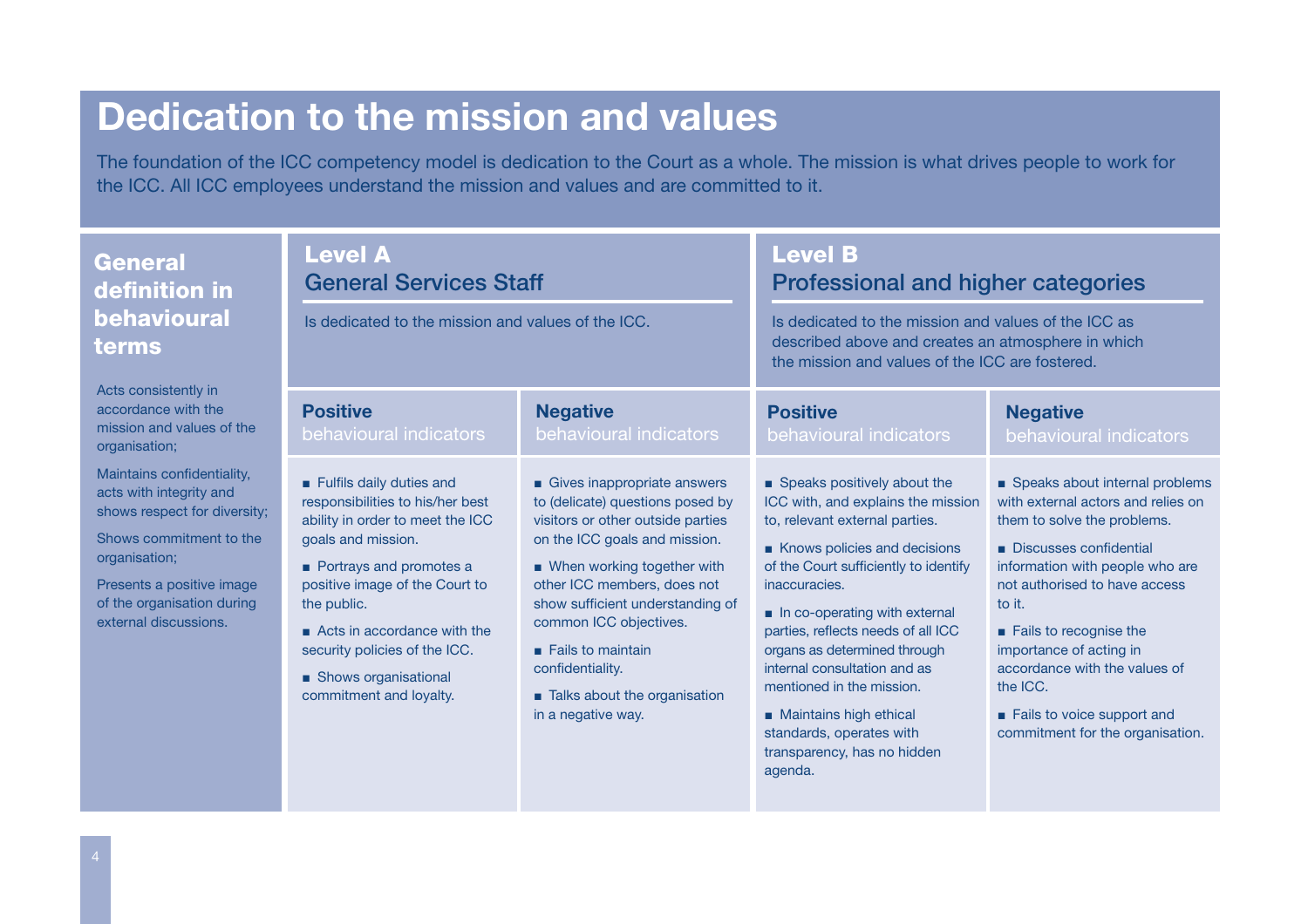### Professionalism

To conduct fair public trials the Court needs strong strategic and analytical core capacity. A high level of competence in all employees is a necessity for the ICC. This also includes knowledge on how the ICC organisation works.

| <b>General</b><br>definition in                                                     | <b>Level A</b><br><b>General Services Staff</b>                                                                                                                                                                                                                                                                                 |                                                                                                                                                                                                                                                                                                                          | <b>Level B</b>                                                                                                                                                                                                                                                                                                                                                                                                                                             | <b>Professional and higher categories</b>                                                                                                                                                                                                                                                    |  |
|-------------------------------------------------------------------------------------|---------------------------------------------------------------------------------------------------------------------------------------------------------------------------------------------------------------------------------------------------------------------------------------------------------------------------------|--------------------------------------------------------------------------------------------------------------------------------------------------------------------------------------------------------------------------------------------------------------------------------------------------------------------------|------------------------------------------------------------------------------------------------------------------------------------------------------------------------------------------------------------------------------------------------------------------------------------------------------------------------------------------------------------------------------------------------------------------------------------------------------------|----------------------------------------------------------------------------------------------------------------------------------------------------------------------------------------------------------------------------------------------------------------------------------------------|--|
| behavioural<br>terms                                                                | Demonstrates detailed job knowledge and expertise in own<br>area; demonstrates an awareness of how the organisation<br>functions; produces workable solutions that meet the<br>demands of the situation.                                                                                                                        |                                                                                                                                                                                                                                                                                                                          | Applies specialists skills in own work and shares expertise;<br>demonstrates an understanding of the links between the<br>organisation's structure, goals and capabilities; identifies,<br>uncovers and solves problems.                                                                                                                                                                                                                                   |                                                                                                                                                                                                                                                                                              |  |
| Applies professional and<br>technical expertise;<br>Keeps abreast of                | <b>Positive</b><br>behavioural indicators                                                                                                                                                                                                                                                                                       | <b>Negative</b><br>behavioural indicators                                                                                                                                                                                                                                                                                | <b>Positive</b><br>behavioural indicators                                                                                                                                                                                                                                                                                                                                                                                                                  | <b>Negative</b><br>behavioural indicators                                                                                                                                                                                                                                                    |  |
| organisational issues;<br>Produces workable<br>solutions to a range of<br>problems. | ■ Seeks information from<br>colleagues in order to have<br>sufficient and up- to-date job<br>knowledge and expertise.<br>Responds promptly when<br>others do not deliver what was<br>agreed upon.<br>Respects final decisions<br>even when he or she does not<br>agree with them.<br>Finds ways to resolve<br>difficult issues. | Gives no feedback when the<br>level of professionalism of work<br>of colleagues is unsatisfactory.<br>Does not react appropriately<br>to requests from other<br>employees or parties within the<br>ICC.<br>Unsure of the answers to<br>questions about products and<br>services.<br>Implements impractical<br>solutions. | Advises others of the<br>appropriate course of conduct to<br>follow in performing the job.<br>Clarifies actions and ways<br>of conduct in a certain job/<br>task to others; uses appropriate<br>argumentation.<br>Collects facts expeditiously and<br>reaches the right conclusions.<br>Seeks information from diverse<br>sources to resolve issues.<br>Keeps up to date with current<br>issues and developments within<br>all organs of the organisation. | Does not differentiate<br>sufficiently between personal and<br>professional issues.<br>Does not conduct an<br>appropriate analysis or<br>examination prior to decision-<br>making.<br>Takes things at face value.<br>Fails to consider possible<br>future opportunities or<br>contingencies. |  |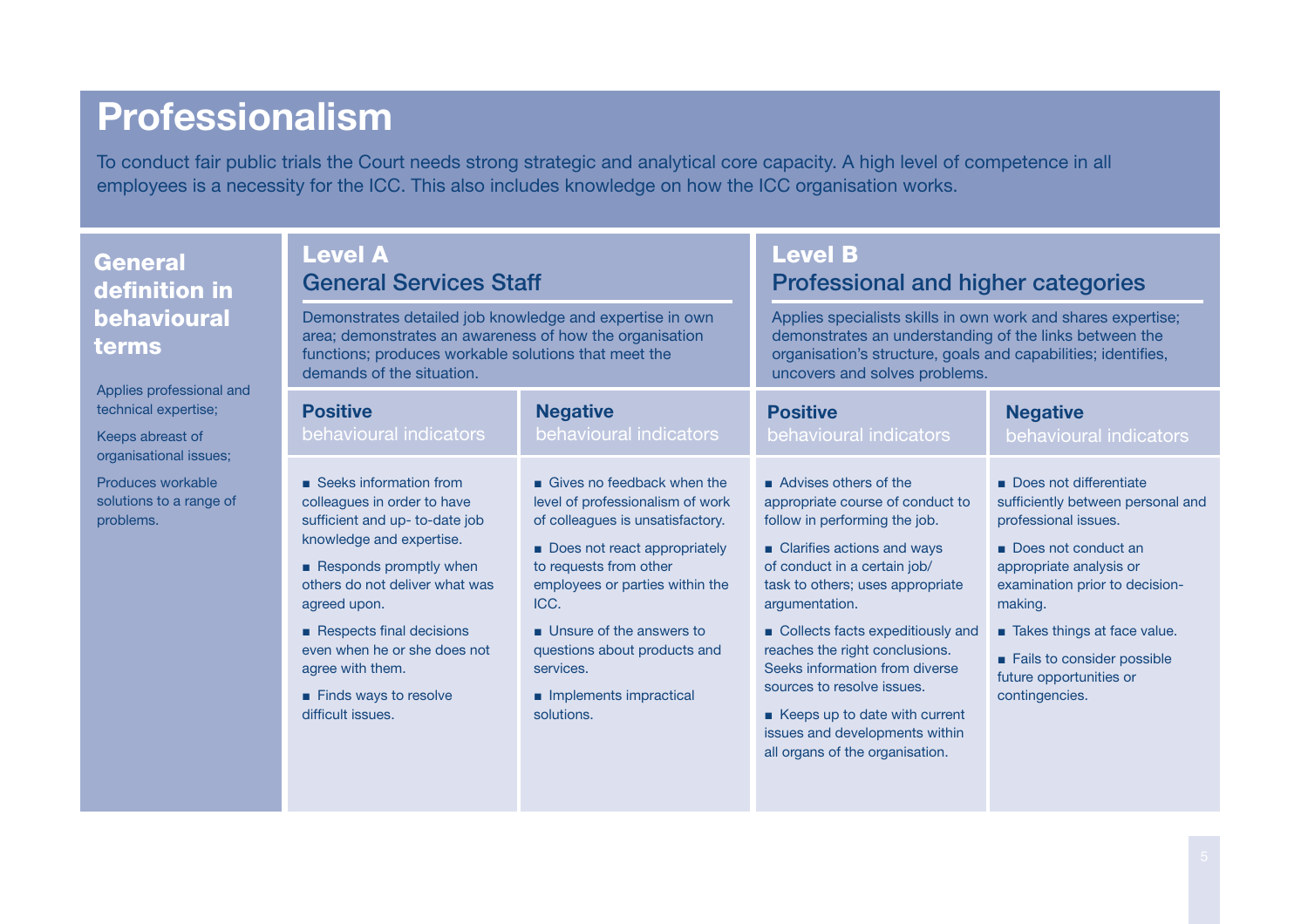#### **Teamwork**

To operate as a coherent and efficient organisation and to build a common culture, cooperation within and between the organs is essential. ICC employees have to build trust, consult each other and share information. This also includes showing respect for other opinions and perspectives and the ability to handle conflicts of interest.

| <b>General</b><br>definition in<br>behavioural<br>terms                                                        | <b>Level A</b><br><b>General Services Staff</b><br>Shows tolerance and consideration for others; addresses<br>issues disrupting team functioning and harmony.                                                                                                                                                           |                                                                                                                                                                                                                                                                                                                                                                                                                 | <b>Level B</b><br><b>Professional and higher categories</b><br>Tolerates and considers differing needs and viewpoints;<br>consults widely during all aspects of decision making;<br>encourages a climate of teamwork by own actions.                                                              |                                                                                                                                                                                                                                                                                                                                                       |
|----------------------------------------------------------------------------------------------------------------|-------------------------------------------------------------------------------------------------------------------------------------------------------------------------------------------------------------------------------------------------------------------------------------------------------------------------|-----------------------------------------------------------------------------------------------------------------------------------------------------------------------------------------------------------------------------------------------------------------------------------------------------------------------------------------------------------------------------------------------------------------|---------------------------------------------------------------------------------------------------------------------------------------------------------------------------------------------------------------------------------------------------------------------------------------------------|-------------------------------------------------------------------------------------------------------------------------------------------------------------------------------------------------------------------------------------------------------------------------------------------------------------------------------------------------------|
| Listens, consults others and<br>communicates proactively;<br>Handles disagreements with<br>tact and diplomacy; | <b>Positive</b><br>behavioural indicators                                                                                                                                                                                                                                                                               | <b>Negative</b><br>behavioural indicators                                                                                                                                                                                                                                                                                                                                                                       | <b>Positive</b><br>behavioural indicators                                                                                                                                                                                                                                                         | <b>Negative</b><br>behavioural indicators                                                                                                                                                                                                                                                                                                             |
| Recognises and rewards the<br>contribution of others.                                                          | Distributes information as<br>required.<br>Achieves a balance between<br>presenting his or her own<br>solutions to problems and<br>accepting ideas of others.<br>Accepts others in a<br>non-judgmental way.<br>Co-operates with others to<br>regulate team activities with<br>minimal intervention from the<br>manager. | Does not work collaboratively<br>with colleagues to achieve<br>results and does not inform<br>other team members about<br>important issues for the team.<br>Does not co-operate with<br>other units and hinders timely<br>co-operation.<br>Talks down to others (has a<br>patronising manner).<br>Does not tolerate other<br>people's opinions and personal<br>style and shows a lack of<br>respect for others. | • Shows understanding of<br>common goals and benefits.<br>■ When working together with<br>others, ensures that all voices are<br>heard.<br>■ Seeks solutions for common<br>problems by making/finding time<br>to co-operate with others.<br>Seeks the opinion of others<br>when making decisions. | Is not willing to share<br>information to representatives<br>of other organs when required<br>to achieve consensus on a<br>particular issue.<br>■ Works independently when<br>teamwork is needed.<br>Places own interests first in<br>discussion with other staff and<br>units.<br>Does little to help the spirit of<br>the team (lacks team spirit). |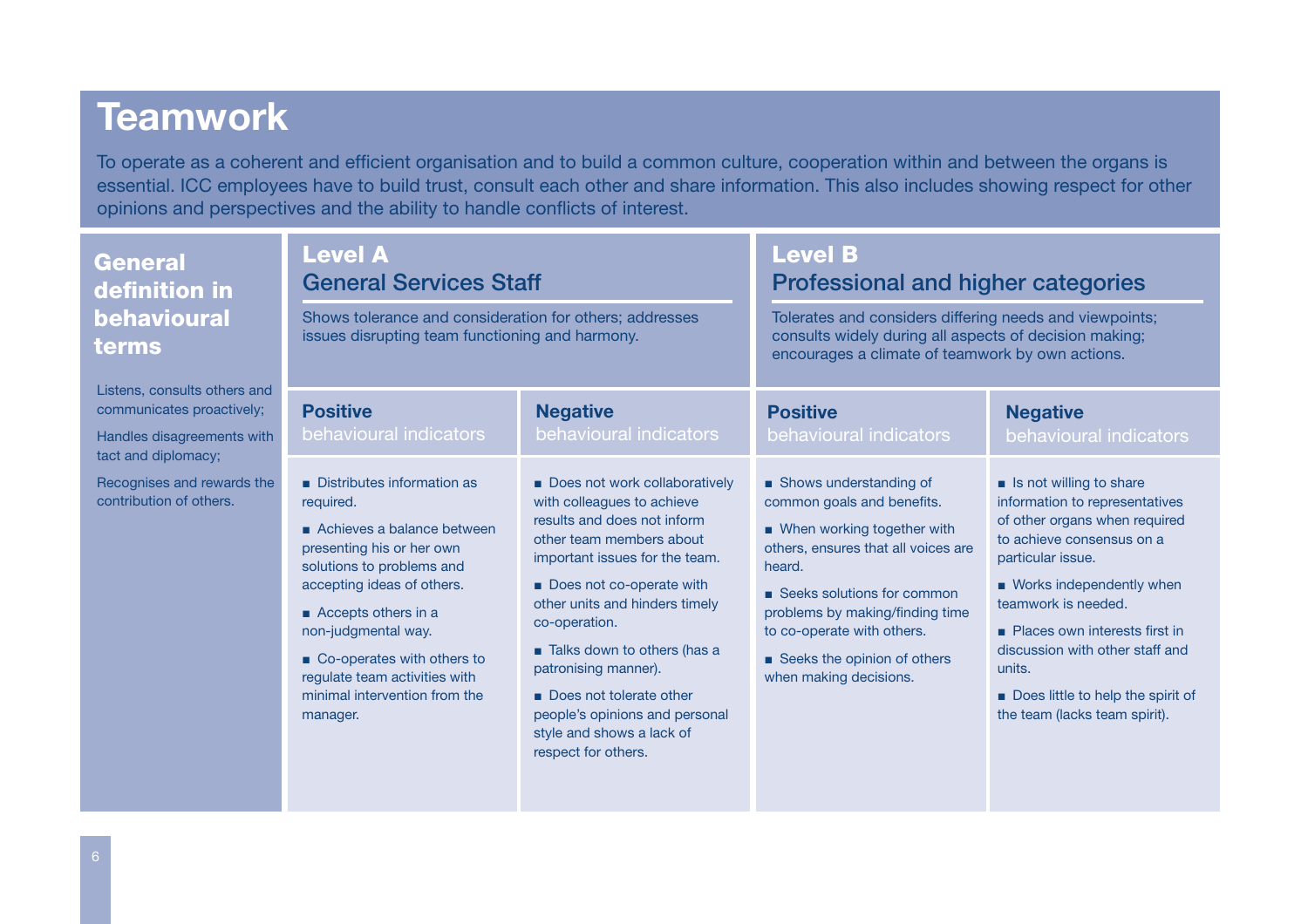# Learning and Developing

To continuously enhance the effectiveness of the Court, the employees of the ICC have to learn from their own and others' successes and failures. Developing yourself, others, the organisation and the profession is the central theme.

| <b>General</b><br>definition in<br>behavioural<br>terms                                                                                                                                                                                                                         | <b>Level A</b><br><b>General Services Staff</b><br>Seeks feedback on own performance and then aims<br>to improve upon it; takes advantage of training and<br>development opportunities.                                                                                                                                                                   |                                                                                                                                                                                                                                                                                                                                  | <b>Level B</b><br>Professional and higher categories<br>Improves work performance and systems by introducing<br>new ideas and applying focus in working methods; identifies<br>development strategies needed to achieve work and                                                                                                                                            |                                                                                                                                                                                                                                                                                                                                                                                     |
|---------------------------------------------------------------------------------------------------------------------------------------------------------------------------------------------------------------------------------------------------------------------------------|-----------------------------------------------------------------------------------------------------------------------------------------------------------------------------------------------------------------------------------------------------------------------------------------------------------------------------------------------------------|----------------------------------------------------------------------------------------------------------------------------------------------------------------------------------------------------------------------------------------------------------------------------------------------------------------------------------|-----------------------------------------------------------------------------------------------------------------------------------------------------------------------------------------------------------------------------------------------------------------------------------------------------------------------------------------------------------------------------|-------------------------------------------------------------------------------------------------------------------------------------------------------------------------------------------------------------------------------------------------------------------------------------------------------------------------------------------------------------------------------------|
| Identifies development<br>strategies needed to achieve<br>work and career goals and<br>makes use of developmental                                                                                                                                                               | <b>Positive</b><br>behavioural indicators                                                                                                                                                                                                                                                                                                                 | <b>Negative</b><br>behavioural indicators                                                                                                                                                                                                                                                                                        | career goals.<br><b>Positive</b><br>behavioural indicators                                                                                                                                                                                                                                                                                                                  | <b>Negative</b><br>behavioural indicators                                                                                                                                                                                                                                                                                                                                           |
| or training opportunities;<br>Learns from successes and<br>failures;<br>Seeks feedback and gives<br>feedback to others to<br>increase organisational<br>effectiveness;<br>Seeks opportunities for<br>improvement of work;<br>Has an open mind and<br>contributes to innovation. | ■ Identifies own development<br>needs and attends necessary<br>training courses.<br>Improvises when standard<br>procedures do not apply,<br>comes up with creative ideas.<br>■ Seeks feedback on own<br>performance and modifies<br>behaviour accordingly.<br>Helps new staff to seek out<br>information on the ICC and its<br>work from various sources. | Disregards other people's<br>lack of knowledge to apply the<br>right procedures and working<br>methods.<br>Disregards new ideas<br>proposed by colleagues without<br>attempting to explore them.<br>Does not ask for feedback on<br>own performance or act upon it.<br>gnores career, training and<br>development opportunities. | ■ When necessary, implements<br>new procedures to achieve the<br>desired results.<br>■ Clarifies working procedures<br>to others when no guidelines are<br>available.<br>Actively seeks to develop him<br>or herself professionally and<br>personally and seeks different<br>ways and strategies in which to<br>improve.<br>Comes up with innovative and<br>creative ideas. | $\blacksquare$ Is not willing to share (new)<br>information on policy and<br>practices with other colleagues.<br>Does not help (new) staff<br>members to get accepted<br>in (informal) groups where<br>information is shared.<br>■ Shows no awareness of own<br>development needs and makes<br>no attempt to address them.<br>Fails to suggest ideas to<br>improve working methods. |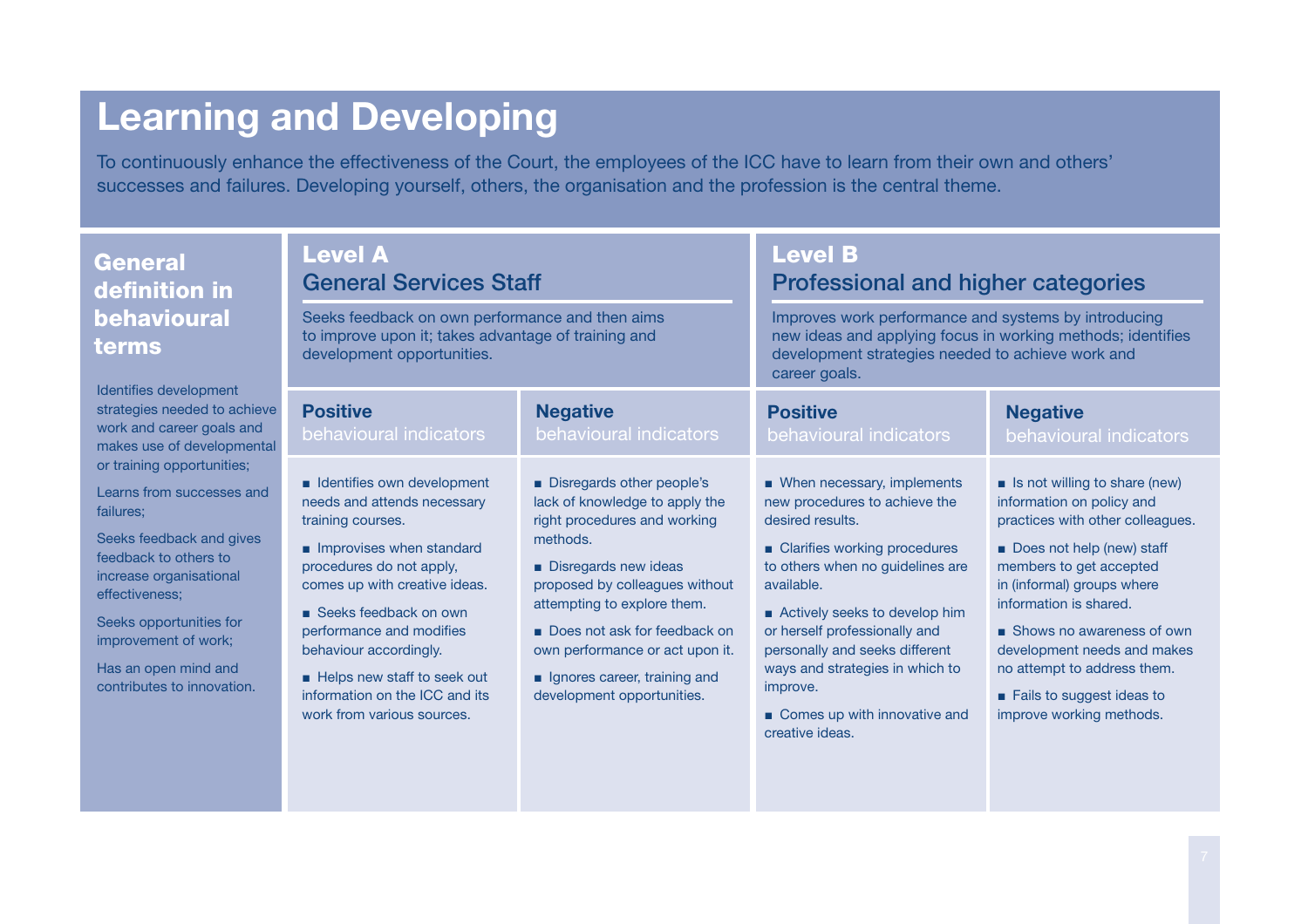### Handling uncertain situations

ICC employees will encounter situations which are not clearly defined and have to be prepared for these situations. Flexibility will be key to the functioning of the Court.

| eral<br>nition in<br>avioural<br>IS                                                                                            | <b>Level A</b><br><b>General Services Staff</b><br>Adjusts to change positively; makes detailed time schedules,<br>including deadlines, for projects and own work; schedules<br>time to evaluate progress; plans activities in advance.                                                                                     |                                                                                                                                                                                                                                        | <b>Level B</b><br><b>Professional and higher categories</b><br>Adapts work style to suit changing circumstances; identifies<br>and organises resources and time needed to accomplish<br>tasks; produces comprehensive project plans.                                                                                                                                                                                    |                                                                                                                                                                                                                                                                                                                                              |
|--------------------------------------------------------------------------------------------------------------------------------|-----------------------------------------------------------------------------------------------------------------------------------------------------------------------------------------------------------------------------------------------------------------------------------------------------------------------------|----------------------------------------------------------------------------------------------------------------------------------------------------------------------------------------------------------------------------------------|-------------------------------------------------------------------------------------------------------------------------------------------------------------------------------------------------------------------------------------------------------------------------------------------------------------------------------------------------------------------------------------------------------------------------|----------------------------------------------------------------------------------------------------------------------------------------------------------------------------------------------------------------------------------------------------------------------------------------------------------------------------------------------|
| to changing<br>tances;<br>ith ambiquity,<br>positive use of the                                                                | <b>Positive</b><br>behavioural indicators                                                                                                                                                                                                                                                                                   | <b>Negative</b><br>behavioural indicators                                                                                                                                                                                              | <b>Positive</b><br>behavioural indicators                                                                                                                                                                                                                                                                                                                                                                               | <b>Negative</b><br>behavioural indicators                                                                                                                                                                                                                                                                                                    |
| inities it presents;<br>ctivities and projects<br>dvance and<br>ccount of possible<br>g circumstances;<br>es time effectively. | Stores information so that is<br>available if needed by others in<br>his or her absence.<br>Communicates changes of<br>plan when required.<br>• Prioritises conflicting tasks<br>and interacts with other staff<br>to accomplish the tasks.<br>Deals with ambiguity and<br>change and assumes other<br>roles when required. | Does not anticipate changes.<br>Does not interact with other<br>staff or supervisors when<br>working procedures and<br>schedules have to change.<br>Starts activities without<br>planning.<br>Reacts negatively to changes<br>at work. | Foresees risks and allows for<br>contingencies when planning.<br>Makes sure that alternatives are<br>available when situations change,<br>or the original plan cannot be<br>followed.<br>Establishes policies for<br>changing environments.<br>Anticipates changing deadlines<br>and is able to finish work or<br>proposals within a shorter period<br>of time.<br>Modifies approach when faced<br>with new challenges. | Underestimates the effect of<br>changing deadlines on work.<br>$\blacksquare$ Fails to communicate with<br>other staff about possible<br>implications of changing<br>situations and demand on the<br>work.<br>Produces project plans which<br>lack depth and detail.<br>Makes plans without<br>considering the implications on<br>resources. |

Gen defi beha term

Adapts circums Deals **v** making opportu Plans a well in takes a changing Manage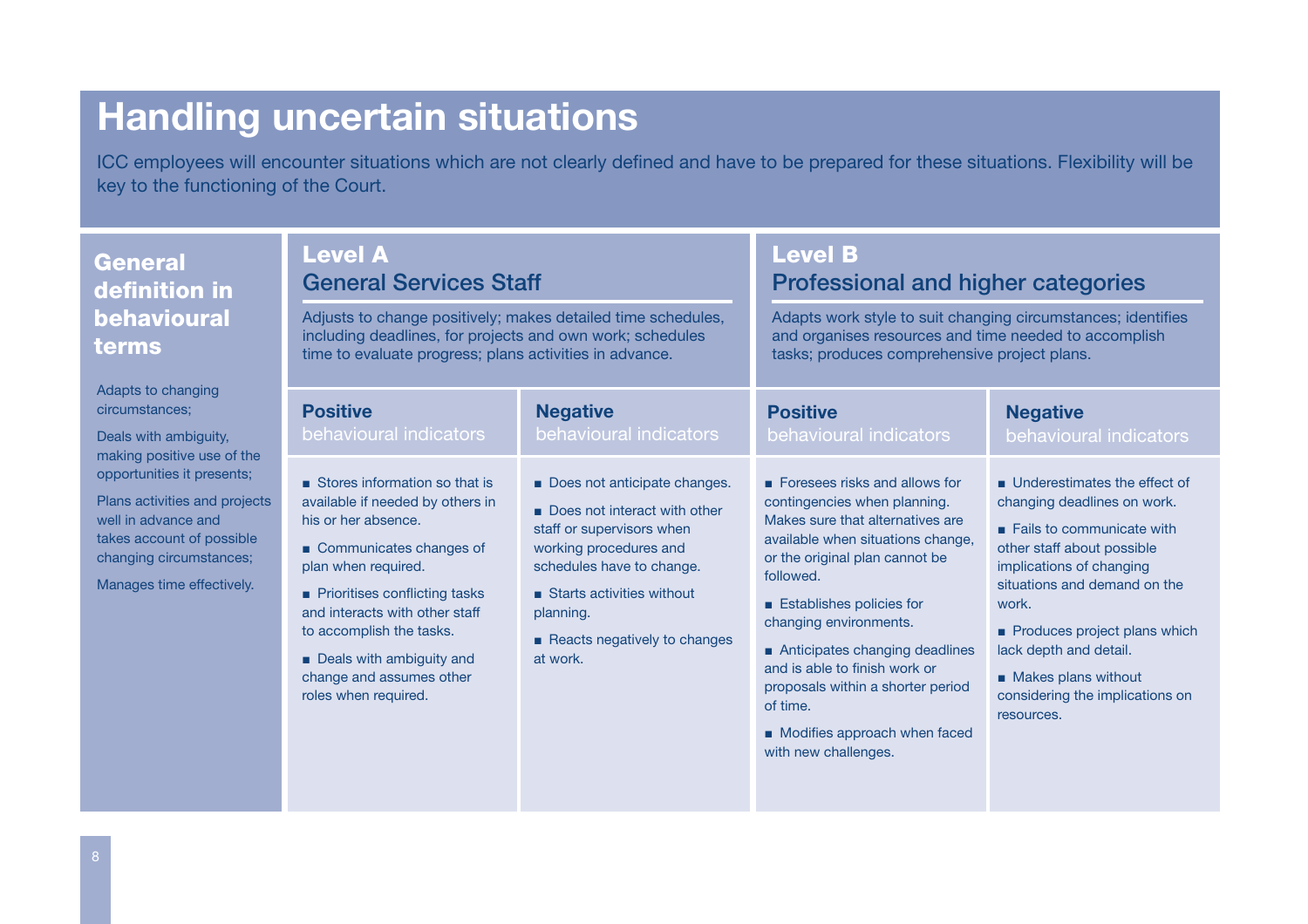### Interaction

Gen defi beh tern

Expres informa of an a Handle diplom Comm transpa with in contac with co require

To increase awareness and understanding of the work of the ICC, relations with the outside world are of the utmost importance. The Court needs to continuously build and maintain credibility and get agreement and support for its work. This implies a need for a clear way of interacting within the ICC and with the outside world.

| eral<br>nition in                                                                                                                               | <b>Level A</b><br><b>General Services Staff</b>                                                                                                                                                                                                                                                                                                |                                                                                                                                                                                                                                                                                                                   | <b>Level B</b><br><b>Professional and higher categories</b>                                                                                                                                                                                                                                                                                               |                                                                                                                                                                                                                                                                                                                                                   |  |
|-------------------------------------------------------------------------------------------------------------------------------------------------|------------------------------------------------------------------------------------------------------------------------------------------------------------------------------------------------------------------------------------------------------------------------------------------------------------------------------------------------|-------------------------------------------------------------------------------------------------------------------------------------------------------------------------------------------------------------------------------------------------------------------------------------------------------------------|-----------------------------------------------------------------------------------------------------------------------------------------------------------------------------------------------------------------------------------------------------------------------------------------------------------------------------------------------------------|---------------------------------------------------------------------------------------------------------------------------------------------------------------------------------------------------------------------------------------------------------------------------------------------------------------------------------------------------|--|
| aviour <u>al</u><br><b>IS</b>                                                                                                                   | Explains information in an uncomplicated way; relates well to<br>people at all levels.                                                                                                                                                                                                                                                         |                                                                                                                                                                                                                                                                                                                   | Avoids using jargon inappropriately in interactions with others;<br>gains agreement between self and others; acts authoritatively;<br>builds external networks.                                                                                                                                                                                           |                                                                                                                                                                                                                                                                                                                                                   |  |
| ses opinions,<br>ation and key points<br>rgument clearly;                                                                                       | <b>Positive</b><br>behavioural indicators                                                                                                                                                                                                                                                                                                      | <b>Negative</b><br>behavioural indicators                                                                                                                                                                                                                                                                         | <b>Positive</b><br>behavioural indicators                                                                                                                                                                                                                                                                                                                 | <b>Negative</b><br>behavioural indicators                                                                                                                                                                                                                                                                                                         |  |
| s contacts with<br>acy and tact;<br>unicates in a<br>arent and open way<br>ernal and external<br>ts, while complying<br>nfidentiality<br>ments. | Shows a pro-active and<br>service oriented attitude when<br>others request information.<br>Explains procedures to<br>other persons from the ICC<br>and external bodies.<br>Gives clear and concise<br>information; speaks and writes<br>clearly and effectively.<br>Interacts effectively with<br>people at all levels of the<br>organisation. | Does not communicate<br>appropriately with other people.<br>Does not react to input from<br>external sources so objectives<br>are not met.<br>Does not interact with<br>persons from other organs<br>in order to reach better<br>understanding of information<br>and procedures.<br>Fails to explain information. | Contacts the right external<br>parties and institutions in order to<br>obtain the required information.<br>Ensures that correct information<br>is given to outside bodies<br>unfamiliar with the ICC.<br>s Is able to reach consensus on<br>sensitive issues within a context<br>of divergent views.<br>Gains agreement on a desired<br>course of action. | Does not adhere to procedures<br>to ensure the right information is<br>available to the right persons at<br>the right time.<br>Does not communicate/<br>respond in a timely manner.<br>Does not adjust<br>communication to the recipient<br>by adapting language and<br>information.<br>Makes little effort to build up a<br>network of contacts. |  |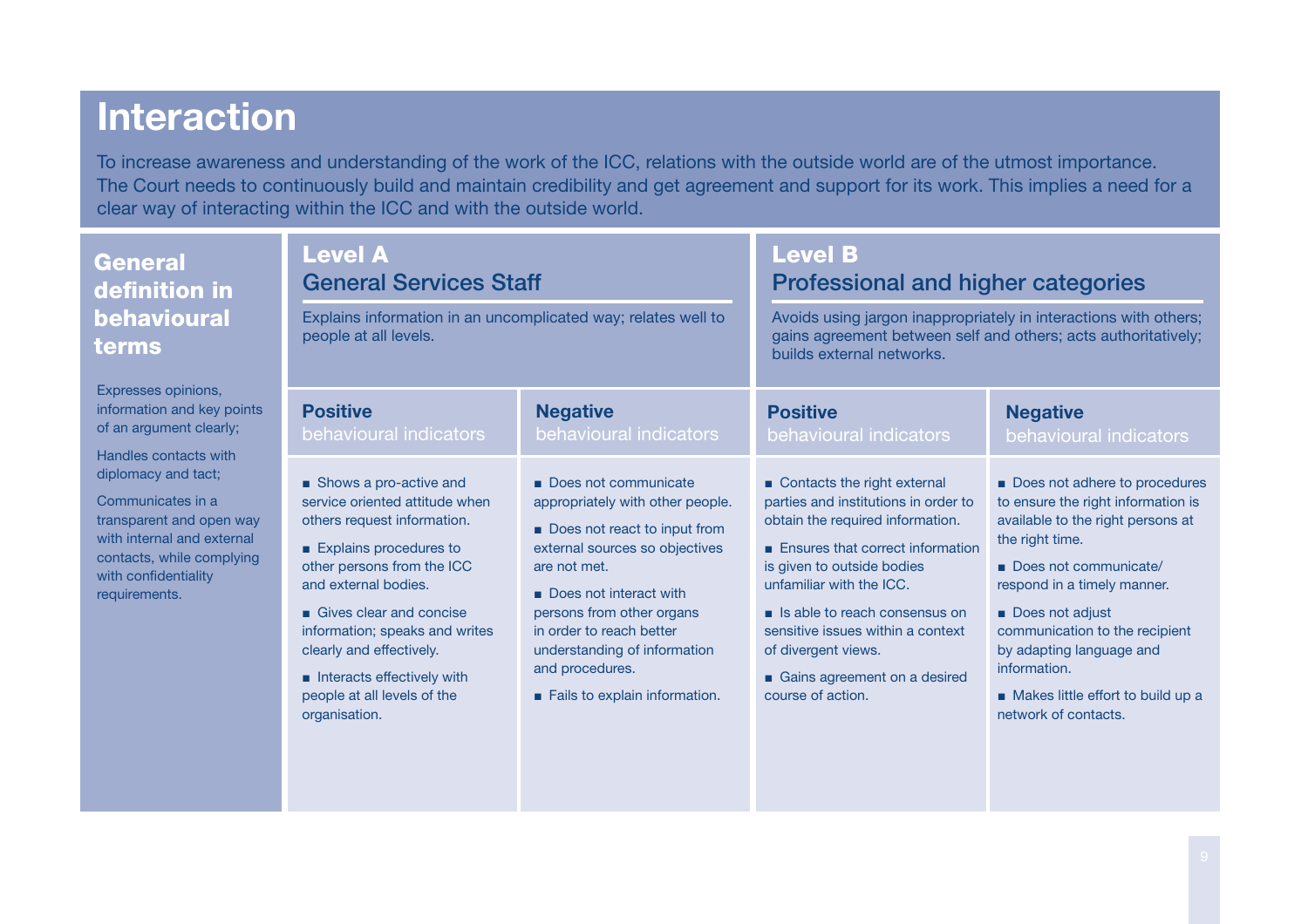# Realising objectives

ICC employees have to take responsibility and ownership to fulfil the mandate of the Court. There needs to be a clear sense of direction and employees need to be accountable. They deliver a high level of output in terms of quality and quantity.

| eral<br>nition in<br>avioural<br>IS                                                                                                                                 | <b>Level A</b><br><b>General Services Staff</b><br>Persists in achieving goals; respects deadlines; takes<br>responsibility for own work and mistakes; puts the client first;<br>checks work for errors; makes every effort to get work right the<br>first time; encourages a clear commitment to excellent quality.      |                                                                                                                                                                                                                                                                                                                                          | <b>Level B</b><br><b>Professional and higher categories</b><br>Works through challenges to achieve success; takes<br>responsibility for own work and projects; respects deadlines;<br>delivers a prompt and efficient service to clients; ensures that<br>high quality standards are met; maintains professional, high<br>quality work, with attention to detail. |                                                                                                                                                                                                                                                                                            |
|---------------------------------------------------------------------------------------------------------------------------------------------------------------------|---------------------------------------------------------------------------------------------------------------------------------------------------------------------------------------------------------------------------------------------------------------------------------------------------------------------------|------------------------------------------------------------------------------------------------------------------------------------------------------------------------------------------------------------------------------------------------------------------------------------------------------------------------------------------|-------------------------------------------------------------------------------------------------------------------------------------------------------------------------------------------------------------------------------------------------------------------------------------------------------------------------------------------------------------------|--------------------------------------------------------------------------------------------------------------------------------------------------------------------------------------------------------------------------------------------------------------------------------------------|
| s and tackles<br>ding goals with<br>asm;<br>o agreements<br>ers;<br>s on client needs;<br>esponsibility for<br>projects and<br>s and maintains<br>and productivity. | <b>Positive</b><br>behavioural indicators<br>Delivers work and services<br>on time.<br>Makes an adequate analysis<br>of what and whose approval is<br>needed to meet the demands.<br>Completes necessary tasks<br>accurately, if necessary with<br>the help of others.<br><b>Pushes things through until</b><br>finished. | <b>Negative</b><br>behavioural indicators<br>Does not keep clients<br>informed of progress or<br>setbacks regarding their<br>requests.<br>Does not discuss the deadline<br>for meeting objectives when<br>required.<br><b>Blames others for own</b><br>mistakes (does not take<br>responsibility).<br>Does not check work for<br>errors. | <b>Positive</b><br>behavioural indicators<br>Makes an adequate analysis of<br>what is needed to achieve goals<br>and to meet imposed demands.<br>s able to define terms and<br>conditions that relate to achieving<br>the desired objectives.<br>Takes necessary action to meet<br>objectives in time.<br>Draws attention to issues<br>affecting work quality.    | <b>Negative</b><br>behavioural indicators<br>Misinterprets the needs of<br>others in delivering work.<br>Does not make the necessary<br>decisions in a timely manner.<br>Gives up on objectives if faced<br>with setbacks.<br>Lets projects drift and slip<br>(does not monitor progress). |

Gen defi beha term

Accepts demand enthusi Keeps with oth Focuse Takes r actions people; Monitor quality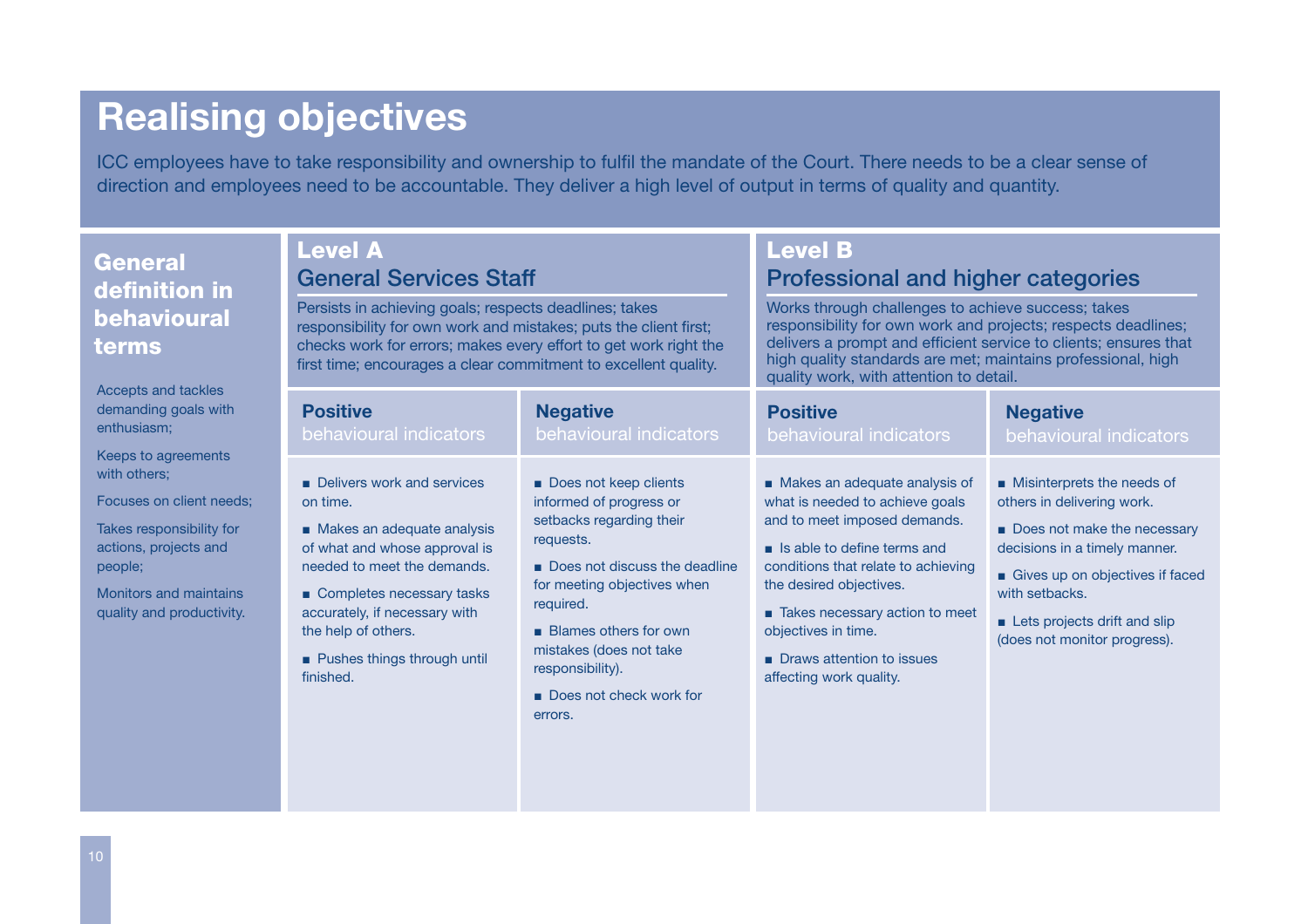#### Purpose (leadership competencies)

Know who you are, what your values are, and be clear on your purpose as a leader.

| $\star$                                 | <b>EXECUTIVES</b>                                                                                                                                                                                                                                                                                          | <b>SENIOR LEADERS</b>                                                                                                                                                                                       | <b>MANAGERS OF</b><br><b>TEAM LEADERS</b>                                                                                                                                                          | <b>TEAM</b><br><b>LEADERS</b>                                                                                                         | <b>INDIVIDUAL</b><br><b>CONTRIBUTORS</b>                                                                                                            |
|-----------------------------------------|------------------------------------------------------------------------------------------------------------------------------------------------------------------------------------------------------------------------------------------------------------------------------------------------------------|-------------------------------------------------------------------------------------------------------------------------------------------------------------------------------------------------------------|----------------------------------------------------------------------------------------------------------------------------------------------------------------------------------------------------|---------------------------------------------------------------------------------------------------------------------------------------|-----------------------------------------------------------------------------------------------------------------------------------------------------|
| ENGAGEMENT<br>œ<br>VISION               | Engage with substantive<br>leaders within and outside<br>the organisation to develop a<br>powerful vision/agenda that<br>radiates beyond the boundaries<br>of the Court. Connect with staff<br>(incl. field), provide clarity of<br>direction, and enable them to see<br>their role in the bigger picture. | Contribute setting the vision/<br>agenda. Articulate function's<br>role in achieving it through clear<br>and authentic communication to<br>inspire collective ownership and<br>compelling course of action. | Take responsibility for sharing<br>the vision/agenda. Engage other<br>leaders with sense of purpose.<br>Work with team leads to articulate<br>how their teams contribute to<br>vision and results. | Articulate how team's work<br>contributes to the organisation's<br>vision and outcomes, and<br>personally bring the team on<br>board. | Articulate how personal work<br>contributes to the organisation's<br>vision and outcomes. Own<br>your work, lead on it, and take<br>responsibility. |
| <b>PURPOS</b><br>CHANGE                 | Personally lead organisational<br>change with focus and optimism<br>through periods of uncertainty.<br>Resist political pressure in<br>decision-making.                                                                                                                                                    | Demonstrate flexibility in response<br>to change and support the<br>workforce to embrace new<br>expectations through clarity of the<br>intended outcomes.                                                   | Inspire others to embrace change<br>initiatives, overcoming barriers<br>and resistance through proactive<br>consultation and engagement.                                                           | Remain accessible and optimistic,<br>and keep the team focused<br>through periods of uncertainty.                                     | Actively participate in change<br>activities and openly support the<br>intended outcomes.                                                           |
| <b>INTEGRITY</b><br><u>୦୪</u><br>ETHICS | Intentionally build an<br>organisational culture of ethics<br>and integrity. Demonstrates role<br>model impartiality.                                                                                                                                                                                      | Protect fairness, identify and<br>avoid conflicts of inter-est.<br>Maintain political, interpersonal<br>neutrality.                                                                                         | Act as a role model to staff<br>in terms of their day-to-day<br>demonstration of principled and<br>ethical behaviour.                                                                              | Promote ethical behaviour and<br>integrity in the management, and<br>use of processes and resources.<br>Lead by example.              | Uphold integrity through<br>responsible management, and<br>use of processes and resources.<br>Take a stand.                                         |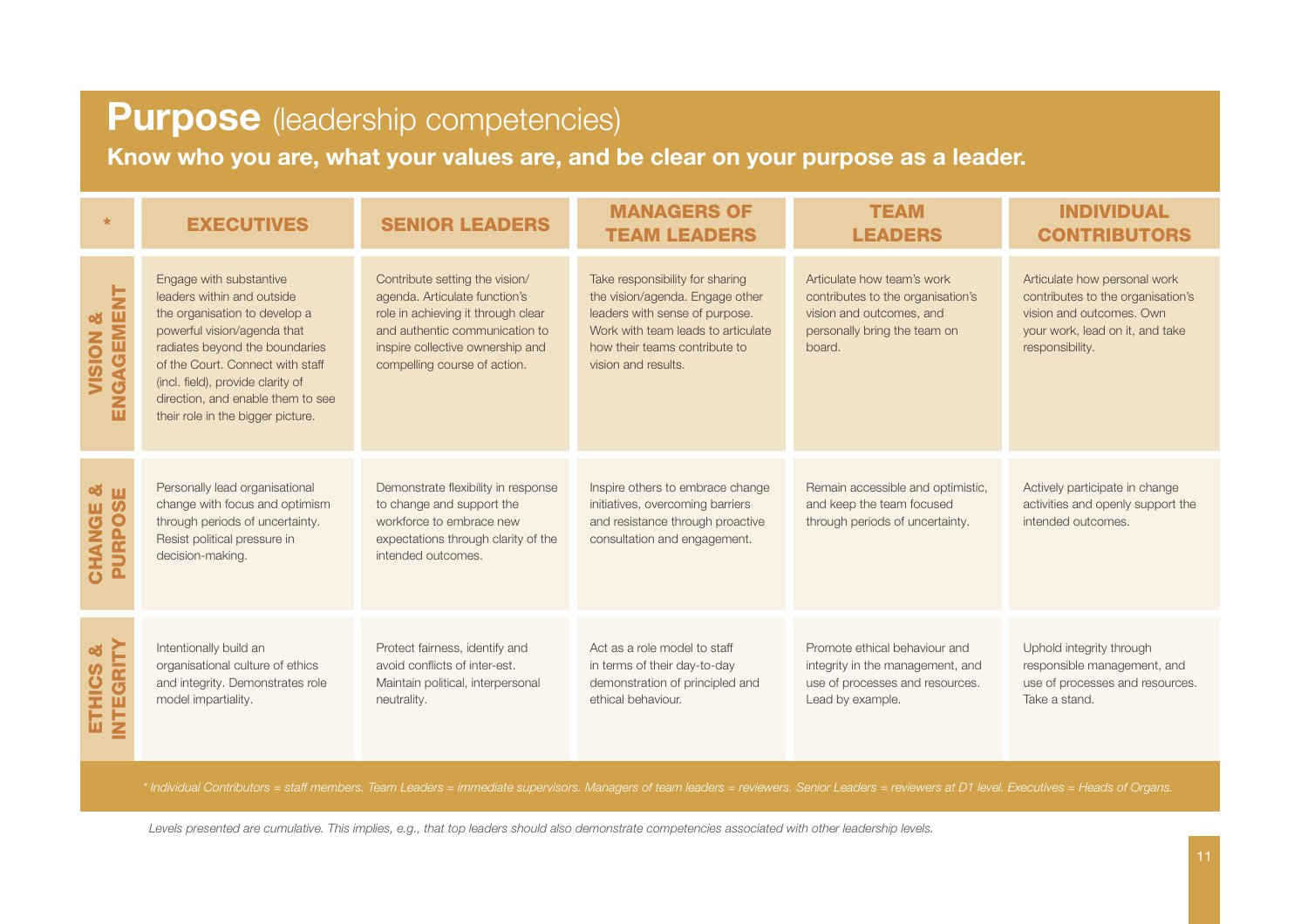#### **Collaboration** (leadership competencies)

Partner with peers, clients, stakeholders to deliver value; positively influence others when you don't have formal authority.

| $\star$                                           | <b>EXECUTIVES</b>                                                                                                                                                                                                                             | <b>SENIOR LEADERS</b>                                                                                                                                                            | <b>MANAGERS OF</b><br><b>TEAM LEADERS</b>                                                                                                                 | <b>TEAM</b><br><b>LEADERS</b>                                                                                                                                             | <b>INDIVIDUAL</b><br><b>CONTRIBUTORS</b>                                                            |
|---------------------------------------------------|-----------------------------------------------------------------------------------------------------------------------------------------------------------------------------------------------------------------------------------------------|----------------------------------------------------------------------------------------------------------------------------------------------------------------------------------|-----------------------------------------------------------------------------------------------------------------------------------------------------------|---------------------------------------------------------------------------------------------------------------------------------------------------------------------------|-----------------------------------------------------------------------------------------------------|
| <u>්</u><br><b>COOPERATION</b><br><b>TRUST</b>    | Identify and develop strategies<br>to encourage and enable<br>collaborative working across the<br>organisation (incl. field). Leverage<br>the broader context in which the<br>organisation operates. Forge<br>partnerships, alliances, trust. | Identify, develop and nurture<br>networks and communities. Build<br>cooperation with synergy and<br>trust. Show how you<br>treat all levels of staff as valued<br>collaborators. | Work collaboratively with<br>colleagues, stakeholders to<br>achieve results. Demonstrate<br>joined up team leadership.                                    | Encourage staff to think and act<br>cooperatively. Share credit for<br>successes working with the team<br>and accept challenges.                                          | Build rapport, speak your mind<br>and establish strong and mutually<br>beneficial connections.      |
| E<br><b>STAKEHOLD</b><br>ocus                     | Promote a client oriented mindset<br>and approach. Ensure that<br>addressing the needs of clients<br>and stakeholders is a top priority.                                                                                                      | Develop client oriented strategies<br>and policies. Ensure that<br>organisational systems and<br>policies are designed to address<br>client and stakeholder needs.               | Anticipate needs of clients and<br>other stakeholders. Take action<br>to address them. Seek feedback<br>on the extent to which they are<br>meeting needs. | Be responsive to client and<br>stakeholder needs. Enable the<br>collaborative delivery of client<br>focused outcomes in your team.                                        | Seek and share client feedback to<br>ensure stakeholder alignment for<br>planned activities.        |
| <u>୦୪</u><br><b>INCLUSION</b><br><b>DIVERSITY</b> | Promote organisational policies<br>with regard to diversity. Visibly<br>champion diversity as key<br>element to the organisation's<br>success.                                                                                                | Take advantage of diversity<br>in the pursuit of innovation,<br>creativity and the achievement of<br>outstanding results. Intentionally<br>build a diverse work force.           | Leverage the value and<br>contribution that diversity brings<br>to teams. Challenge and act to<br>diminish bias and intolerance.                          | Demonstrate flexibility and<br>openness to the diversity in the<br>team, supporting approaches that<br>enable all individuals to participate<br>to their fullest ability. | Enjoy working productively with<br>staff and other key players from a<br>wide range of backgrounds. |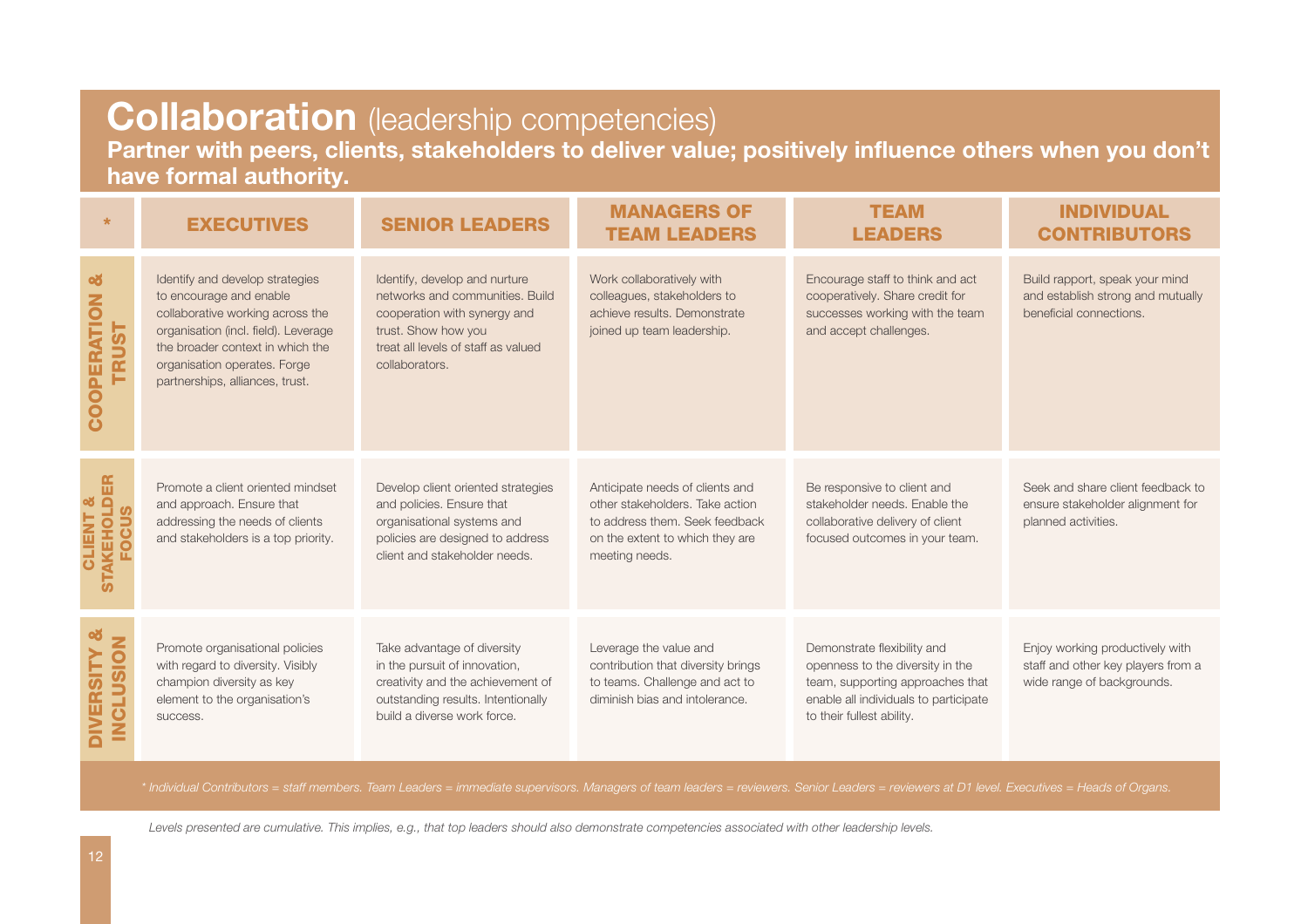#### People (leadership competencies)

Know your business, know your people.

| $\star$                                                         | <b>EXECUTIVES</b>                                                                                                                                                                                   | <b>SENIOR LEADERS</b>                                                                                                                                         | <b>MANAGERS OF</b><br><b>TEAM LEADERS</b>                                                                                      | <b>TEAM</b><br><b>LEADERS</b>                                                                                                                                                               | <b>INDIVIDUAL</b><br><b>CONTRIBUTORS</b>                                                                               |
|-----------------------------------------------------------------|-----------------------------------------------------------------------------------------------------------------------------------------------------------------------------------------------------|---------------------------------------------------------------------------------------------------------------------------------------------------------------|--------------------------------------------------------------------------------------------------------------------------------|---------------------------------------------------------------------------------------------------------------------------------------------------------------------------------------------|------------------------------------------------------------------------------------------------------------------------|
| <b>RELATIONSHIPS</b><br>COMMUNICATION<br><b>ob</b>              | Regularly connect with staff at<br>all levels of the organisation to<br>stimulate engagement, cohesion,<br>and a steady flow of information.                                                        | Develop and implement<br>mechanisms to share information<br>and insights with all levels of the<br>department.                                                | Take responsibility for open<br>communication amongst team<br>members and stay receptive to<br>bad news as well as good.       | Be accessible to others, easy to<br>approach and to talk to. Make<br>time to listen and give feedback.                                                                                      | Proactively build rapport, relate<br>well to people.                                                                   |
| CARE<br>oð<br><b>WELLBEING</b><br>$\overline{0}$<br><b>NUTY</b> | Build and sustain an environment<br>based on trust and duty of care<br>where all staff shares a personal<br>responsibility for promoting<br>physical and psychological<br>well-being of others.     | Promote personal and team<br>responsibility for the realisation<br>of a healthy and safe workplace.<br>Build trust. Be a role model of this<br>behaviour.     | Build the confidence and trust<br>of others, connecting with them<br>personally to understand and<br>consider their wellbeing. | Build trust in your team and<br>motivate others to proactively<br>identify, remedy and enhance<br>safe and inclusive practices at<br>work.                                                  | Demonstrate respect for others,<br>taking the time to connect, check<br>in and show an interest in their<br>wellbeing. |
| <b>EVELOPMENT</b><br><b>oo</b><br>LEARNING                      | Attach the highest priority<br>to continuous learning and<br>development in the organisation.<br>Contribute own expertise and<br>unleash expertise of others to the<br>benefit of the organisation. | Promote and implement the<br>systems, processes and<br>mechanisms that contribute<br>to continuous learning and<br>development. Personally develop<br>others. | Make coaching and developing<br>others organisational practice<br>amongst your teams. Coach and<br>mentor others.              | Invest quality time in coaching<br>and developing others. Stimulate<br>people to excel. Encourage<br>critical reflection, ownership for<br>problems and discovery of<br>self-led solutions. | Take personal accountability<br>for learning. Actively share your<br>knowledge and professional<br>insights.           |